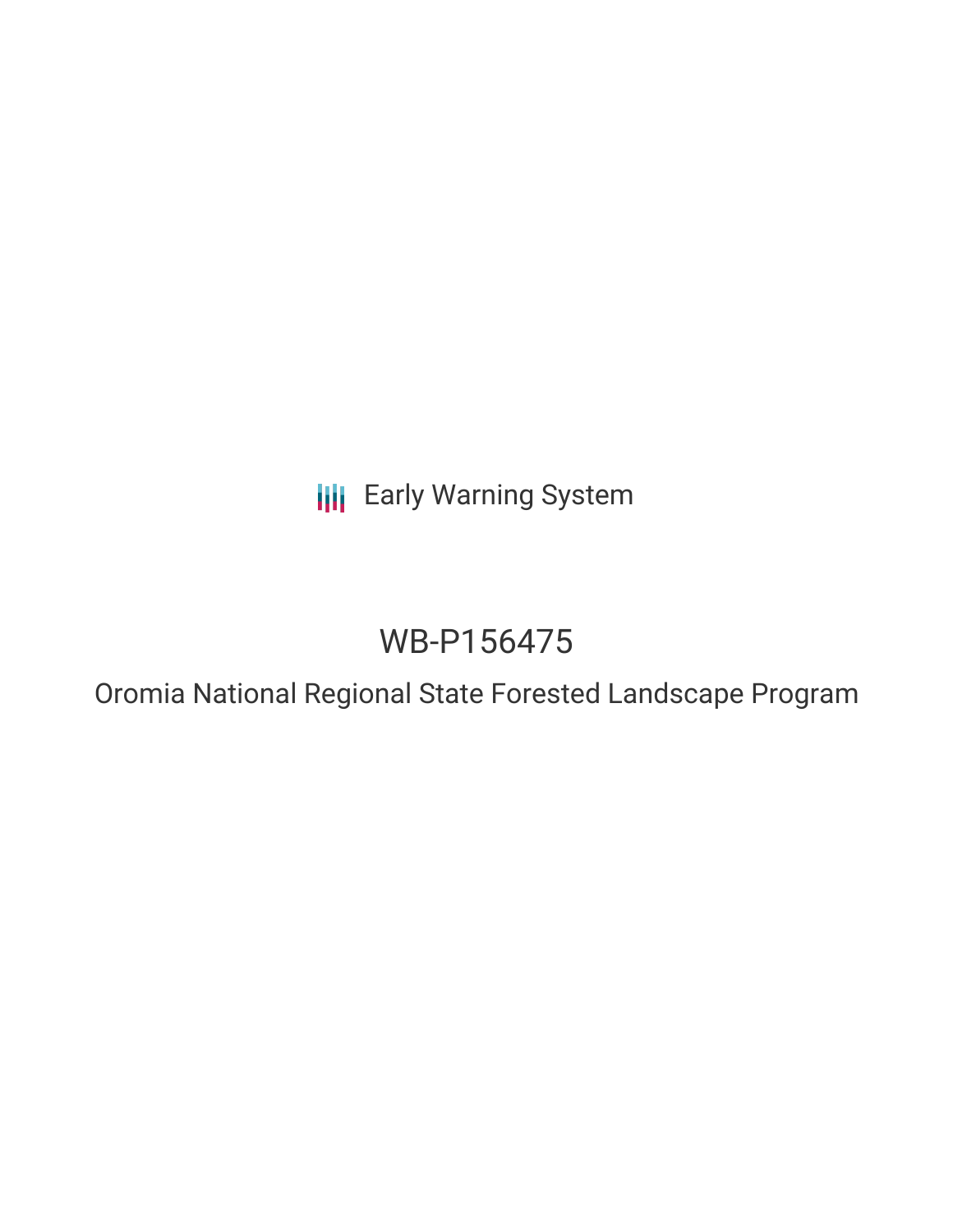

#### **Quick Facts**

| <b>Countries</b>               | Ethiopia                                                                     |
|--------------------------------|------------------------------------------------------------------------------|
| <b>Specific Location</b>       | Oromia Region                                                                |
| <b>Financial Institutions</b>  | World Bank (WB)                                                              |
| <b>Status</b>                  | Active                                                                       |
| <b>Bank Risk Rating</b>        | B                                                                            |
| <b>Voting Date</b>             | 2017-03-17                                                                   |
| <b>Borrower</b>                | Ministry of Finance and Economic Cooperation                                 |
| <b>Sectors</b>                 | Agriculture and Forestry, Finance, Law and Government, Technical Cooperation |
| Investment Type(s)             | Fund                                                                         |
| <b>Investment Amount (USD)</b> | $$18.00$ million                                                             |
| <b>Project Cost (USD)</b>      | $$18.00$ million                                                             |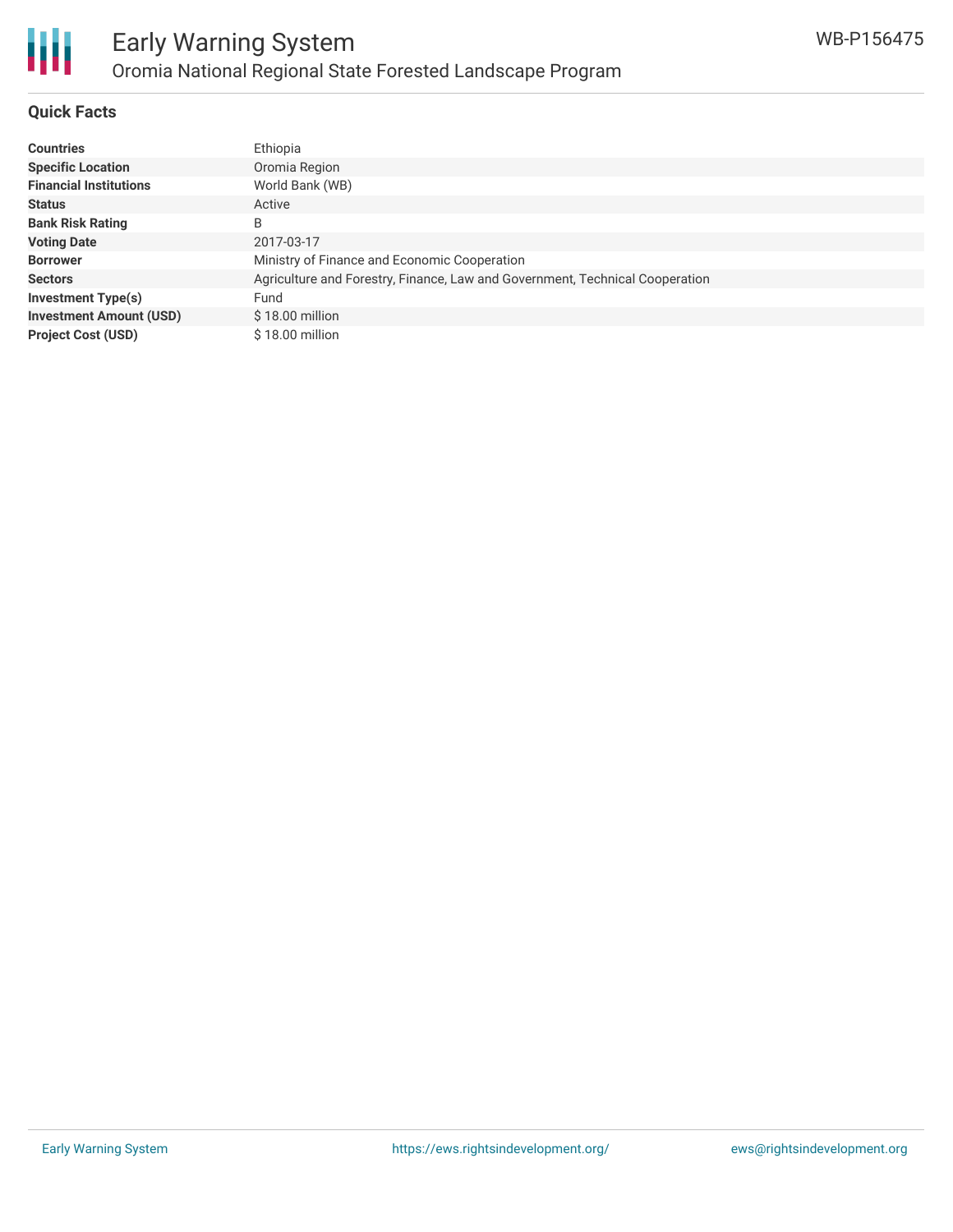

### **Project Description**

This project finances sustainable forest management and investment in the Oromia Region through two components: i) complementary activities to improve the effectiveness and impact of institutions, incentives, information, and safeguards management at state and local levels, and ii) emissions reductions payments.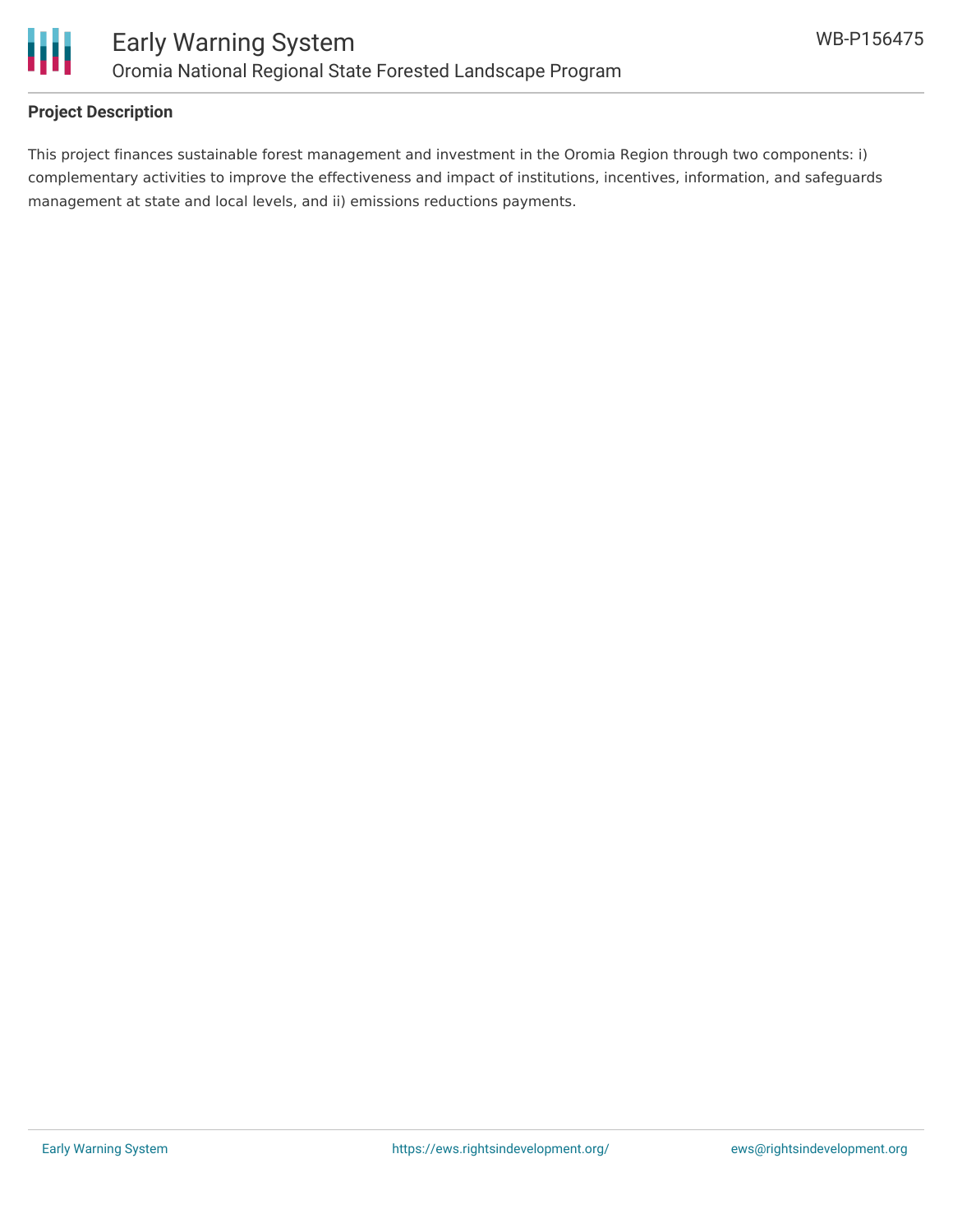

#### **Investment Description**

World Bank (WB)

This project is funded by the World Bank's Biocarbon Technical Assistance Trust Fund.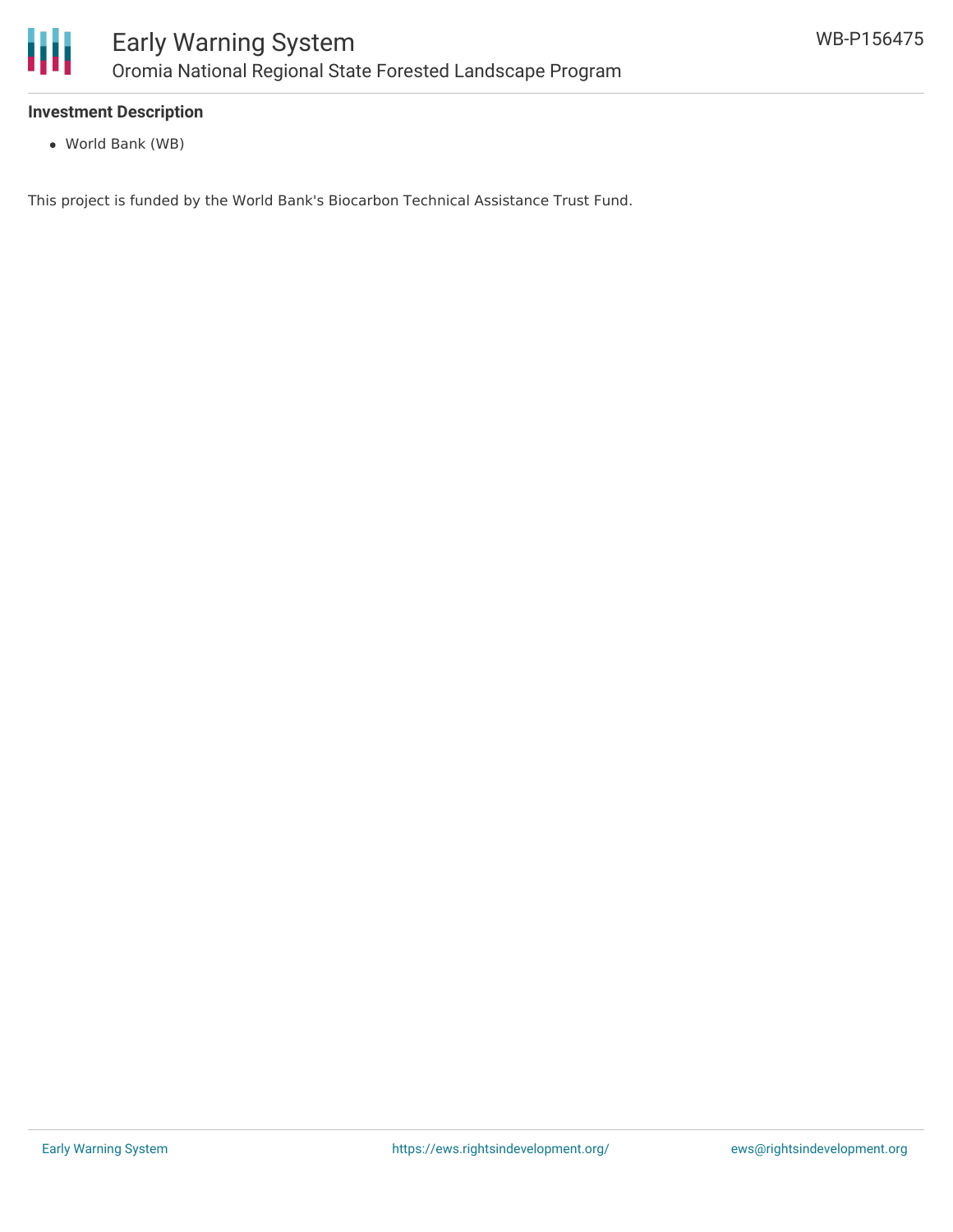

## **Contact Information**

Borrower/Client/Recipient Name: Ministry of Finance and Economic Cooperation Contact: Fisseha Aberra Title: Director Email: faberra@mofed.gov.et

Implementing Agencies Name: Ministry of Environment, Forest and Climate Change Contact: Dr. Gemedo Dalle Title: Minister Email: eenvironment@gmail.com

#### ACCOUNTABILITY MECHANISM OF WORLD BANK

The World Bank Inspection Panel is the independent complaint mechanism and fact-finding body for people who believe they are likely to be, or have been, adversely affected by a World Bank-financed project. If you submit a complaint to the Inspection Panel, they may investigate to assess whether the World Bank is following its own policies and procedures for preventing harm to people or the environment. You can contact the Inspection Panel or submit a complaint by emailing ipanel@worldbank.org. You can learn more about the Inspection Panel and how to file a complaint at: http://ewebapps.worldbank.org/apps/ip/Pages/Home.aspx.